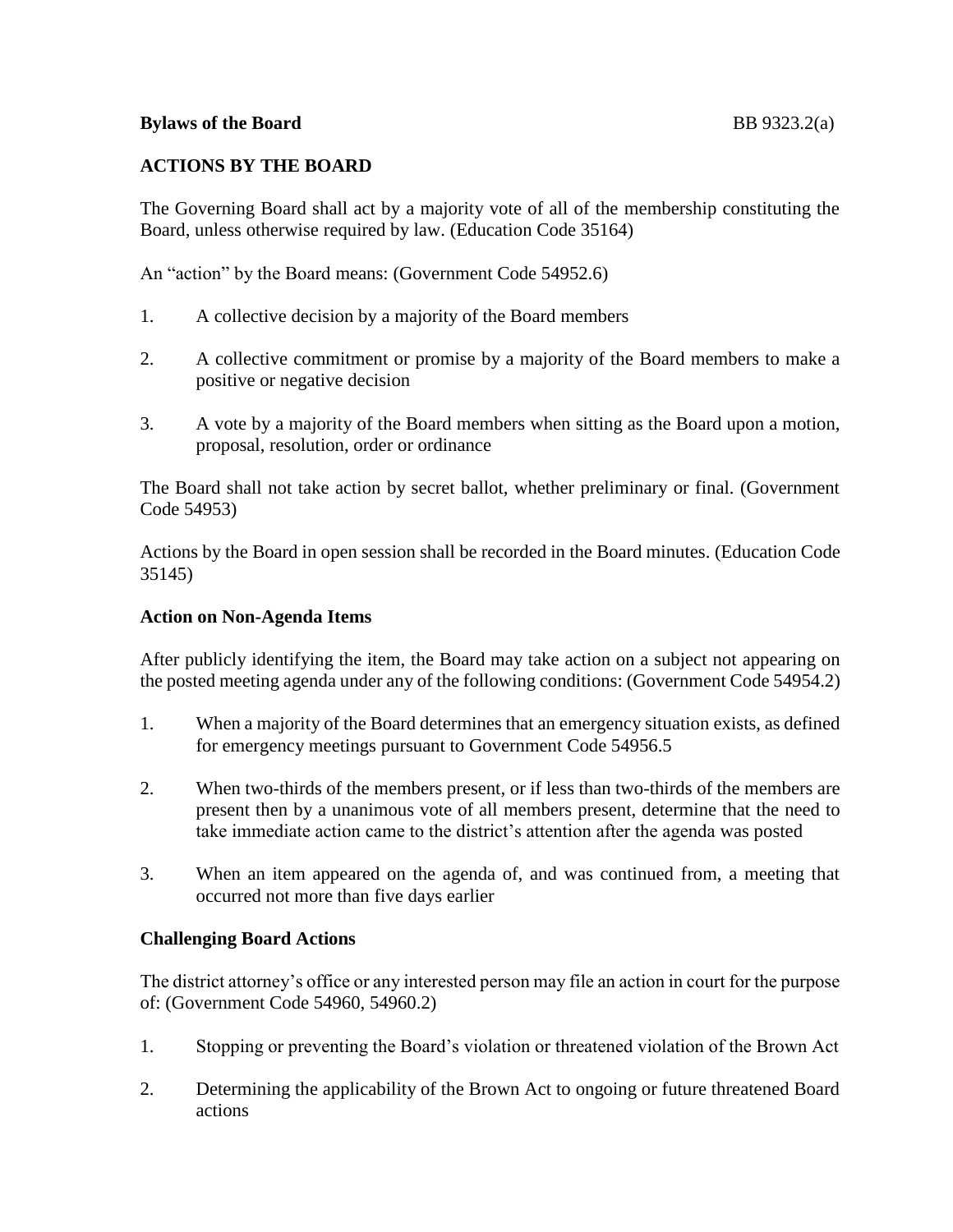# **ACTIONS BY THE BOARD** (continued)

- 3. Determining the applicability of the Brown Act to a past action of the Board that is not specified in Government Code 54960.1, provided that:
	- a. Within nine months of the alleged violation, a cease and desist letter is submitted to the Board, clearly describing the past Board action and the nature of the alleged violation.
	- b. The time for the Board to respond has expired and the Board has not provided an unconditional commitment to cease and desist from and not repeat the past action alleged to have violated the Brown Act.
	- c. The action is brought within the time required by Government Code 54960.2.
- 4. Determining the validity, under state or federal law, of any Board rule or action which penalizes any of its members or otherwise discourages their expression
- 5. Compelling the Board to audio record its closed sessions because of a court's finding of the Board's violation of any applicable Government Code provision

The district attorney or any interested person may file an action in court to nullify a Board action which is alleged to be in violation of law regarding any of the following: (Government Code 54960.1)

- 1. Open meeting and teleconferencing (Government Code 54953)
- 2. Agenda posting (Government Code 54954.2)
- 3. Closed session item descriptions (Government Code 54954.5)
- 4. New or increased tax assessments (Government Code 54954.6)
- 5. Special meetings (Government Code 54956)
- 6. Emergency meetings (Government Code 54956.5)

Prior to bringing any action to nullify a Board action, the district attorney or other interested person shall present a demand to "cure and correct" the alleged violation. The demand shall clearly describe the challenged action and the nature of the alleged violation and shall be presented to the Board in writing within 90 days of the date when the action was taken. If the alleged violation concerns action taken in an open session but in violation of Government Code 54954.2 (agenda posting), the written demand must be made within 30 days of the date when the alleged action took place. (Government Code 54960.1)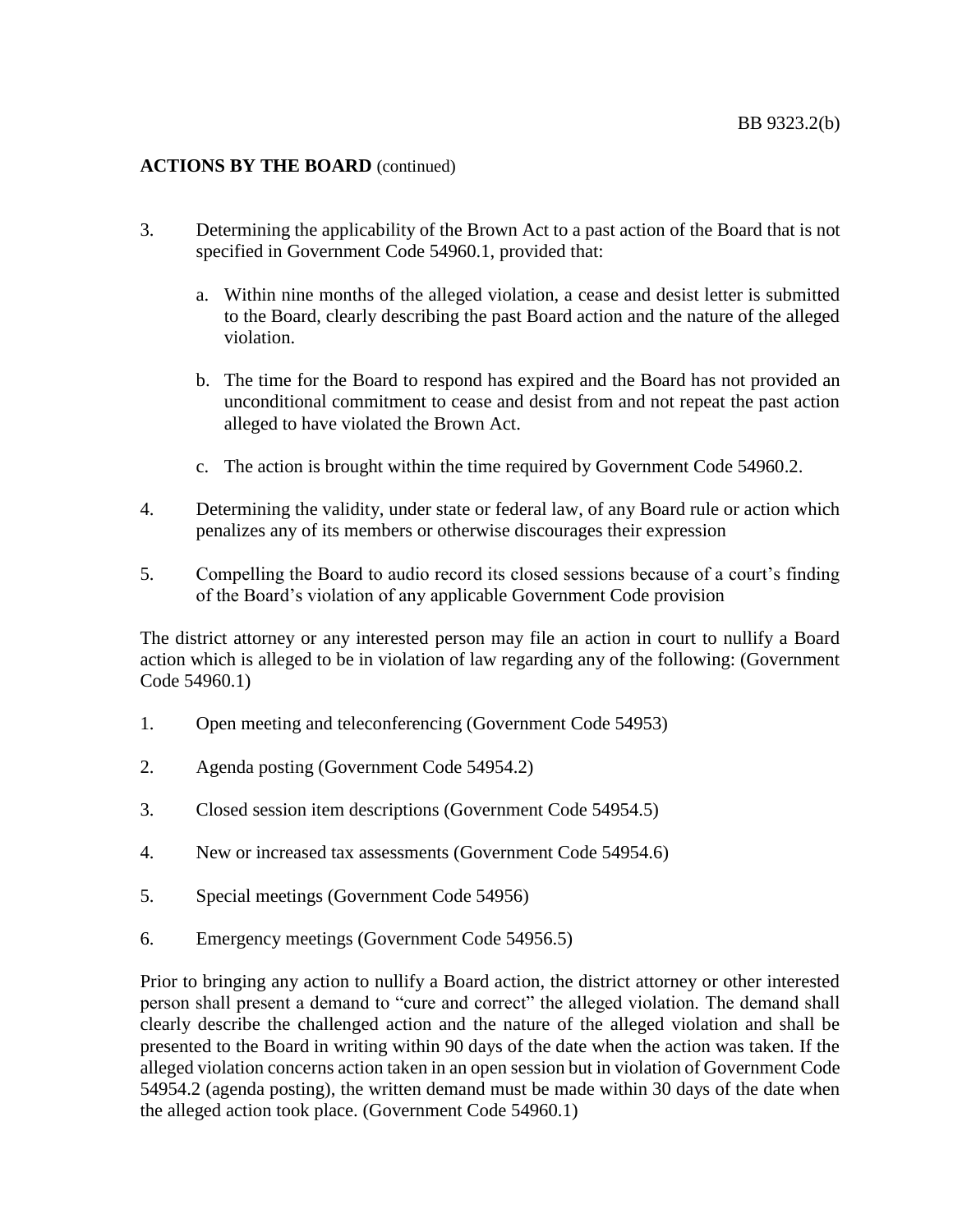# **ACTIONS BY THE BOARD** (continued)

Within 30 days of receiving the demand, the Board shall do one of the following: (Government Code 54960.1)

- 1. Cure or correct the challenged action and inform the demanding party in writing of its actions to cure or correct.
- 2. Determine not to cure or correct the alleged violation and inform the demanding party in writing of its decision to not cure or correct.
- 3. Take no action. If the Board takes no action within the 30-day period, its inaction shall be considered a decision not to cure or correct the challenged action.

**Policy Reference Disclaimer:** These references are not intended to be part of the policy itself, nor do they indicate the basis or authority for the board to enact this policy. Instead, they are provided as additional resources for those interested in the subject matter of the policy.

| <b>State References</b> | <b>Description</b>                                                   |
|-------------------------|----------------------------------------------------------------------|
| CCP. 1245.240           | Eminent domain vote requirements                                     |
| CCP.1245.245            | Eminent domain, resolution adopting different use                    |
| CCP.425.16              | Special motion to strike in connection with a public issue           |
| Ed. Code 15266          | School construction bonds                                            |
| Ed. Code 17466          | Declaration of intent to sell or lease real property                 |
| Ed. Code 17481          | Lease of property with residence for nondistrict purposes            |
| Ed. Code 17510-17512    | Leasing for production of gas, resolution requiring unanimous vote   |
| Ed. Code 17546          | Private sale of personal property                                    |
| Ed. Code 17556-17561    | Dedication of real property                                          |
| Ed. Code 35140-35149    | Meetings                                                             |
| Ed. Code 35160-35178.4  | Powers and duties                                                    |
| Ed. Code 48660-48661    | Community day schools, establishment and restrictions                |
| Gov. Code 53090-53097.5 | Regulation of local agencies by counties and cities                  |
| Gov. Code 53724         | Parcel tax resolution requirements                                   |
| Gov. Code 53790-53792   | Exceeding the budget                                                 |
| Gov. Code 53820-53833   | Temporary borrowing                                                  |
| Gov. Code 53850-5385    | Temporary borrowing                                                  |
| Gov. Code 53850-53858   | Temporary borrowing                                                  |
| Gov. Code 54950-54963   | The Ralph M. Brown Act                                               |
| Gov. Code 54952.6       | Actions taken, definition                                            |
| Gov. Code 54953         | Meetings to be open and public; attendance                           |
| Gov. Code 54960-54960.5 | Actions to prevent violations                                        |
| Gov. Code 65352.2       | Communicating and coordinating of school sites                       |
| Pub. Cont. Code 20111   | School district contracts                                            |
| Pub. Cont. Code 20113   | Emergencies, award of contracts without bids                         |
| Pub. Cont. Code 20114   | Repairs, maintenance, and improvements to district facilities by day |
|                         | labor or force account                                               |
| Pub. Cont. Code 22034   | Uniform Public Construction Cost Accounting Act informal bidding     |
|                         | ordinance                                                            |
| Pub. Cont. Code 22035   | Repair or replacement of facilities in case of emergency             |
| Pub. Cont. Code 22050   | Emergency contracting procedures                                     |
| Pub. Cont. Code 3400    | Bid specifications                                                   |
|                         |                                                                      |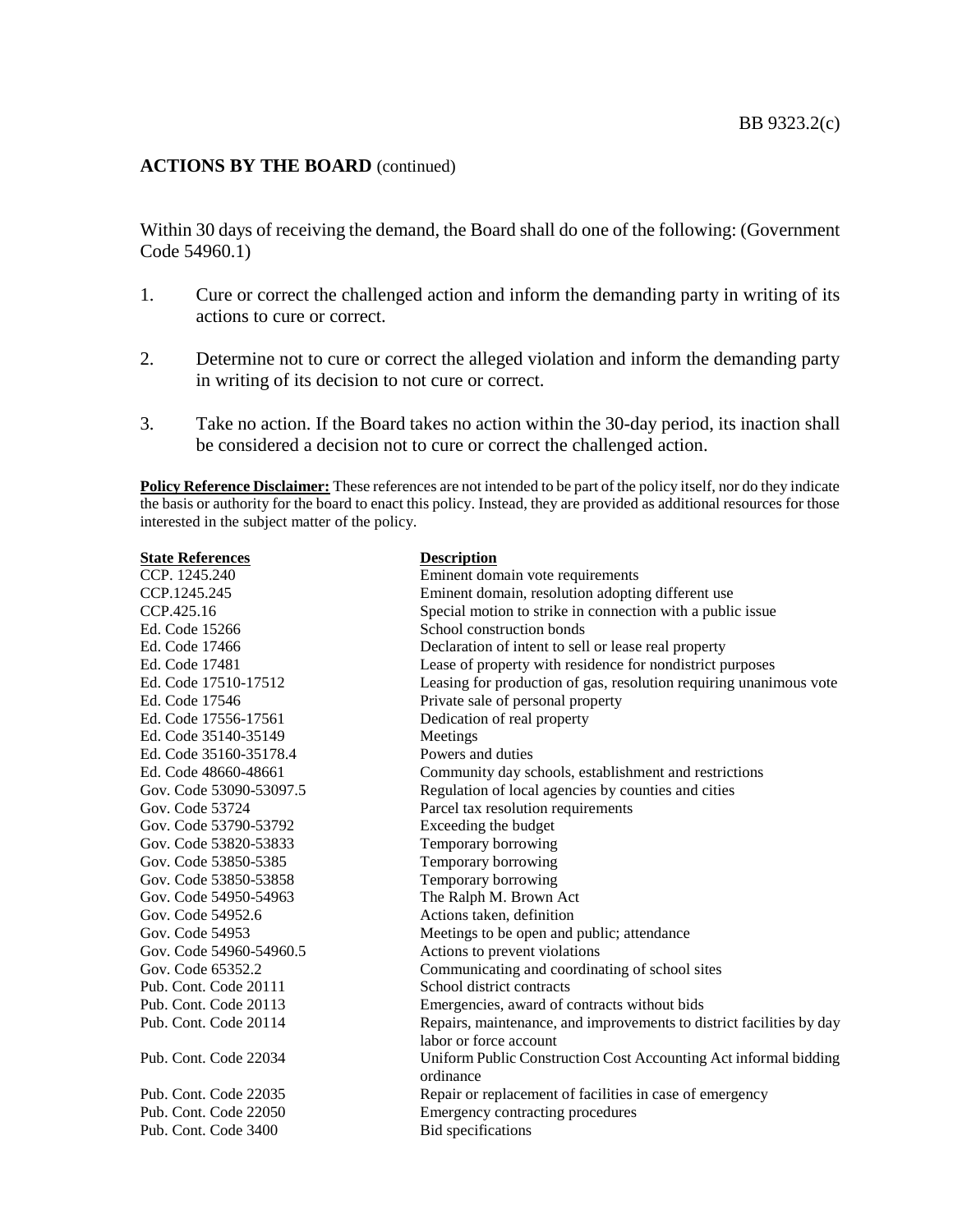# **ACTIONS BY THE BOARD** (continued)

| <b>Management Resources References</b>  | <b>Description</b>                                                                                             |
|-----------------------------------------|----------------------------------------------------------------------------------------------------------------|
| <b>Attorney General Publication</b>     | The Brown Act: Open Meetings for Local Legislative Bodies, 2003                                                |
| <b>Court Decision</b>                   | Bell v. Vista Unified School District (2002) 82 Cal.App.4th 672                                                |
| <b>Court Decision</b>                   | Boyle v. City of Redondo Beach (1999) 70 Cal.App.4th 1109                                                      |
| <b>Court Decision</b>                   | Los Angeles Times Communications LLC v. Los Angeles County<br>Board of Supervisors (2003) 112 Cal.App.4th 1313 |
| <b>Court Decision</b>                   | McKee v. Orange Unified School District (2003) 110 Cal.App.4th<br>1310                                         |
| <b>CSBA</b> Publication                 | The Brown Act: School Boards and Open Meeting Laws, rev. 2014                                                  |
| League of California Cities Publication | Open and Public IV: A Guide to the Ralph M. Brown Act 2 <sup>nd</sup><br>Edition, rev. July 2010               |
| Website                                 | Institute for Local Government                                                                                 |
| Website                                 | California Office of the Attorney General                                                                      |
| Website                                 | <b>CSBA</b>                                                                                                    |
|                                         |                                                                                                                |
| <b>Cross Reference</b>                  | <b>Description</b>                                                                                             |
| 3260                                    | Fees and Charges                                                                                               |
| 3270                                    | Sale and Disposal of Books, Equipment and Supplies                                                             |
| 3280                                    | Sale or Lease of District Owned Real Property                                                                  |
| 3311                                    | <b>Bids</b>                                                                                                    |
| 3311.1                                  | Uniform Public Construction Cost Accounting Procedures                                                         |
| 6185                                    | <b>Community Day School</b>                                                                                    |
| 7213                                    | School Facilities Improvement Districts                                                                        |
| 7214                                    | <b>General Obligation Bonds</b>                                                                                |
| 9000                                    | Role Of The Board                                                                                              |
| 9005                                    | Governance Standards                                                                                           |
| 9012                                    | <b>Board Member Electronic Communications</b>                                                                  |
| 9150                                    | <b>Student Board Members</b>                                                                                   |
| 9200                                    | Limits of Board Member Authority                                                                               |
| 9223                                    | <b>Filling Vacancies</b>                                                                                       |
| 9310                                    | <b>Board Policies</b>                                                                                          |
| 9320                                    | Meetings and Notices                                                                                           |
| 9322                                    | <b>Agenda Meeting Materials</b>                                                                                |
| 9323                                    | Meeting Conduct                                                                                                |
| 9324                                    | Minutes and Recordings                                                                                         |

Bylaw Adopted: June 14, 2005 Revised: February 1, 2022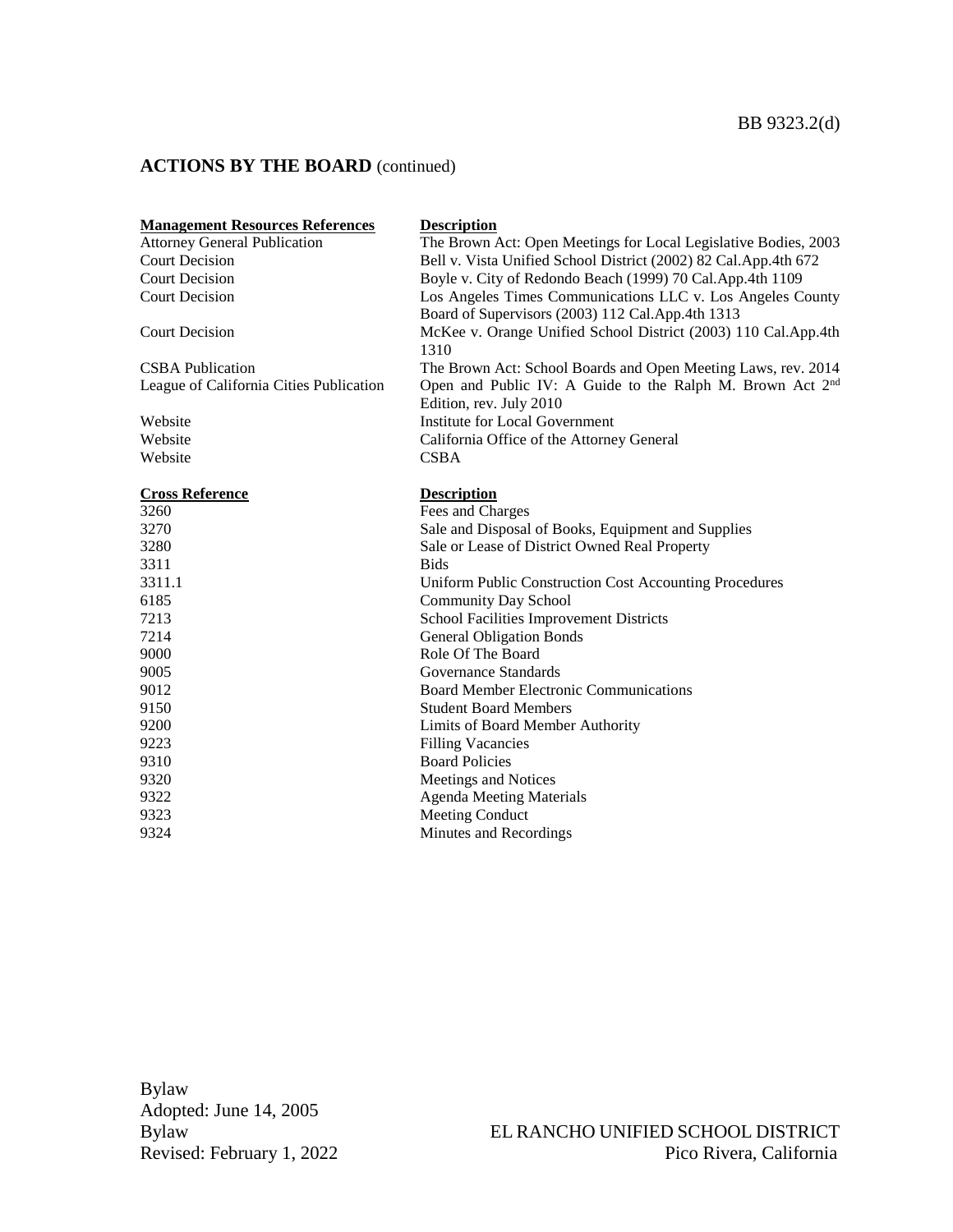# **ACTIONS BY THE BOARD**

# **ACTIONS REQUIRING A SUPER MAJORITY VOTE**

### **Actions Requiring a Two-Thirds Vote of the Board**

- 1. Resolution declaring the Governing Board's intention to sell or lease real property (Education Code 17466)
- *(cf. 3280 – Sale, Lease and Rental of District-Owned Real Property)*
- 2. Resolution declaring the Board's intent to convey or dedicate property to the state or any political subdivision for the purposes specified in Education Code 17556 (Education Code 17557)
- 3. Resolution authorizing and directing the Board president, or any other presiding officer, secretary, or member, to execute a deed of dedication or conveyance of property to the state or a political subdivision (Education Code 17559)
- 4. Lease, for up to three months, of school property, which has a residence on it and which cannot be developed for district purposes because funds are unavailable (Education Code 17481)
- 5. Request for temporary borrowing of funds needed for immediate requirements of the district to pay obligations incurred before receipt of district income for the fiscal year sufficient to meet the payment(s) (Government Code 53821)
- 6. Upon complying with Government Code 65352.2 and Public Resources Code 21151.2, action to render city or county zoning ordinances inapplicable to a proposed use of the property by the district (Government Code 53094)
- *(cf. 7131 – Relations with Local Agencies)*
- *(cf. 7150 – Site Selection and Development)*
- *(cf. 7160 – Charter School Facilities)*
- 7. When the district is organized to serve only grades K-8, action to establish a community day school for any of grades K-8 (Education Code 48660)

*(cf. 6185 – Community Day School)*

- 8. When the district is organized to serve only grades K-8, has an average daily attendance (ADA) of 2,500 or less, or desires to operate a community day school to serve any of grades K-6 (and no higher grades) and seeks to situate a community day school on an existing school site, certification that satisfactory alternative facilities are not available for a community day school (Education Code 48661)
- 9. Resolution of intent to issue general obligation bonds with the approval of 55 percent of the voters of the district (Education Code 15266)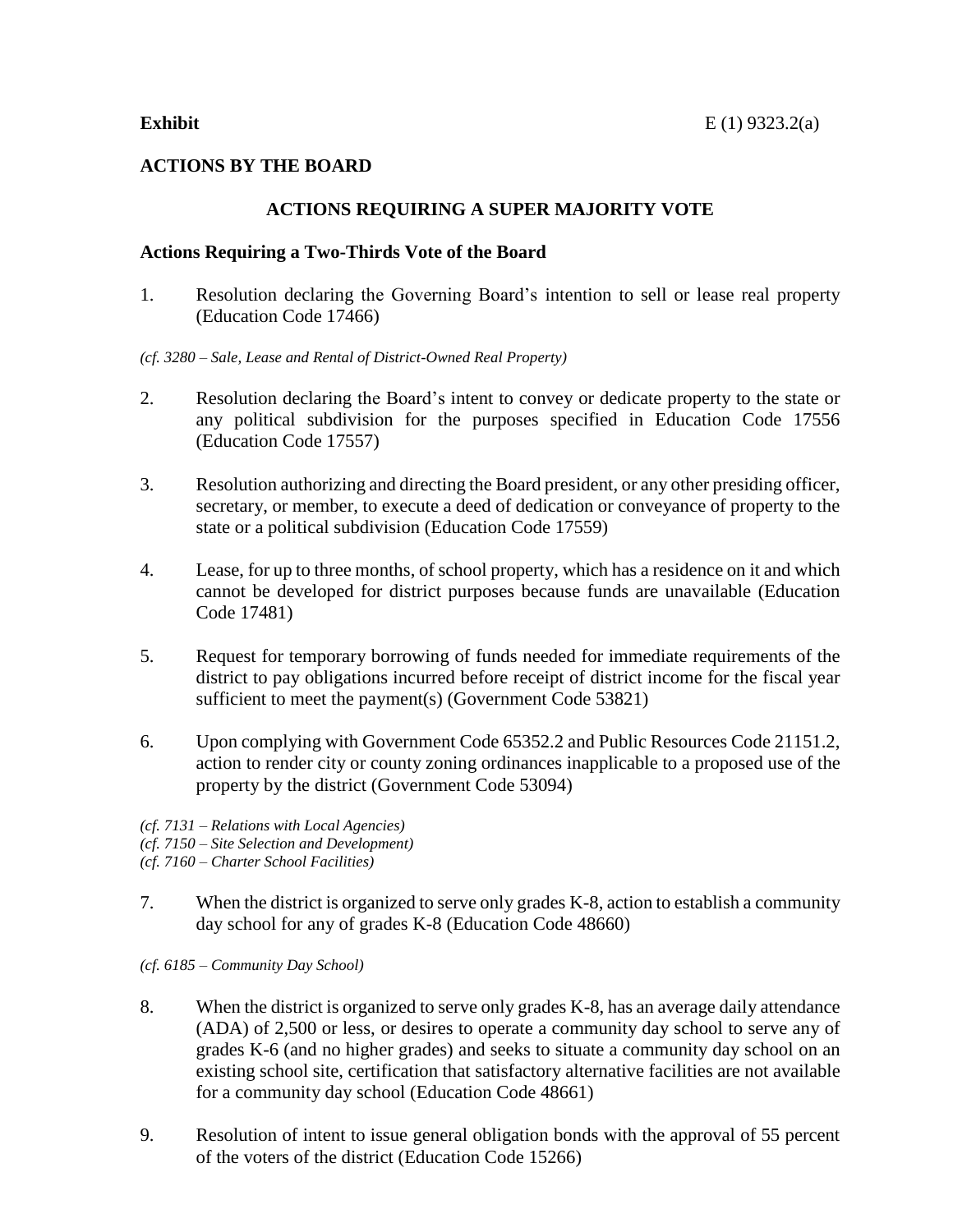- (cf. 7214 General Obligation Bonds)
- 10. Resolution of intent to issue bonds within a school facilities improvement district with the approval of 55 percent of the voters of the school facilities improvement district (Education Code 15266)
- *cf. 7213 – School Facilities Improvement Districts)*
- 11. Resolution to place a parcel tax on the ballot (Government Code 53724)
- *cf. 3471 – Parcel Taxes)*
- 12. Resolution of necessity to proceed with an eminent domain action and, if the Board subsequently desires to use the property for a different use than stated in the resolution of necessity, a subsequent resolution so authorizing the different use (Code of Civil Procedure 1245.240, 1245.245)
- 13. Any contract over the annual adjustment to bid threshold for contracts.

### **Actions Requiring a Two-Thirds Vote of the Board Members Present at the Meeting**

- 1. Determination that there is a need to take immediate action and that the need for action came to the district's attention after the posting of the agenda. If less than two-thirds of the Board members are present at the meeting, a unanimous vote of all members present is required. (Government Code 54954.2)
- 2. Determination that a closed session is necessary during an emergency meeting. If less than two-thirds of the Board members are present, a unanimous vote of all members present is required. (Government Code 54956.5)

*(cf. 9320 – Meetings and Notices) (cf. 9321 – Closed Session Purposes and Agendas)*

# **Actions Requiring a Four-Fifths Vote of the Board**

- 1. Resolution for district borrowing based on issuance of notes, tax anticipation warrants, or other evidences of indebtedness, in an amount up to 50 percent of the district's estimated income and revenue for the fiscal year or the portion not yet collected at the time of the borrowing (Government Code 53822, 53824)
- 2. Resolution for district borrowing, between July 15 and August 30 of any fiscal year, of up to 25 percent of the estimated income and revenue to be received by the district during that fiscal year from apportionments based on ADA for the preceding year (Government Code 53823-53824)
- 3. Declaration of an emergency in order to authorize the district to include a particular brand name or product in a bid specification (Public Contract Code 3400)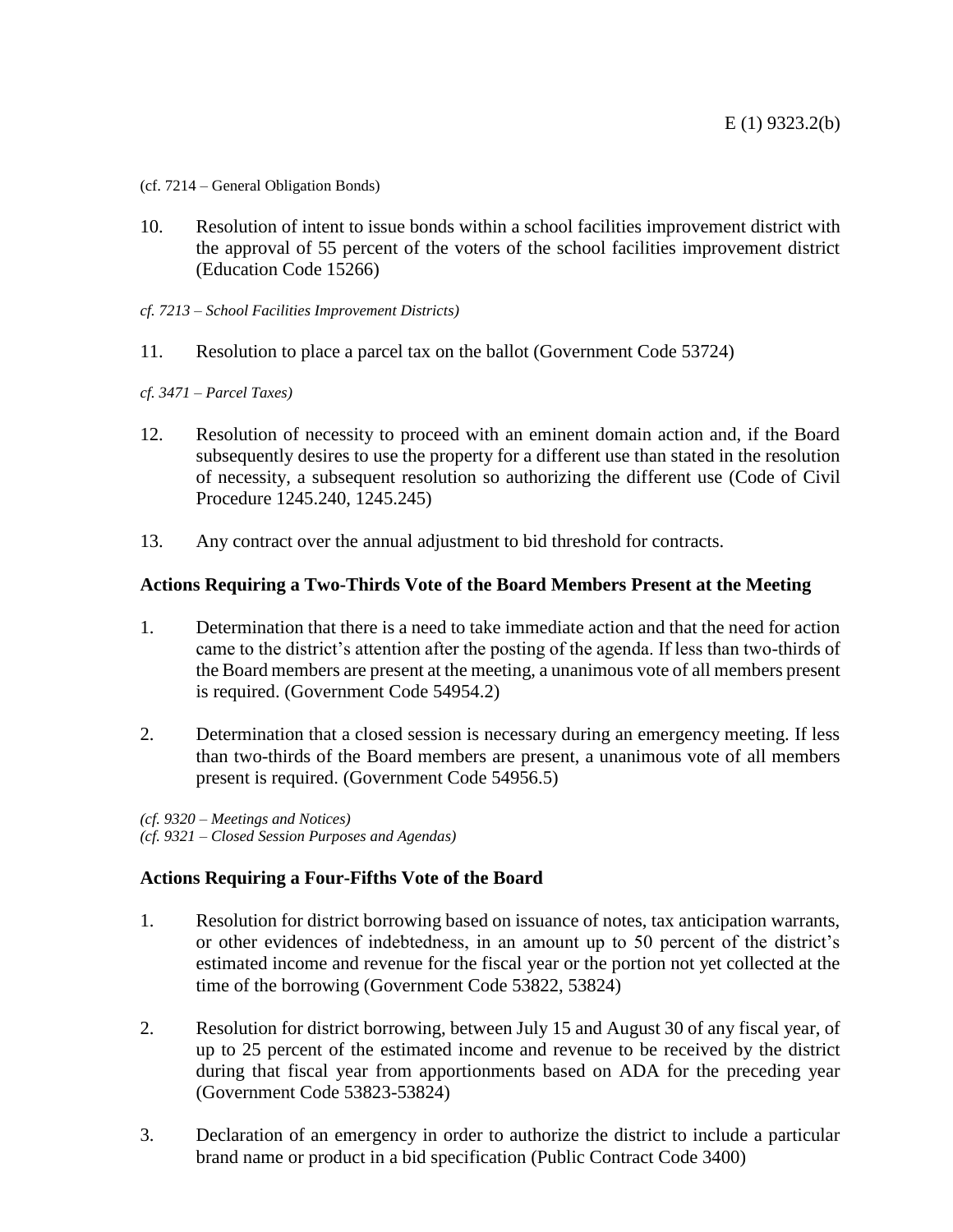*(cf. 3311 – Bids)*

- 4. When the district has a five-member Board and has adopted the procedures set forth in UPCCAA, action to respond to an emergency facilities condition without giving notice for bids to let contracts, including the repair or replacement of district facilities, the taking of any other action that is directly related to and immediately required by that emergency, the procurement of the necessary equipment, services, and supplies for those purposes, the delegation of authority to the Superintendent or designee to take such action, and the determination during a regular Board meeting of the need to continue the action (Public Contract Code 22035, 22050)
- 5. Resolution to award a contract for a public works project at \$212,500 or less to the lowest responsible bidder, when the district is using the informal process authorized under the UPCCAA for projects of \$200,000 or less, all bids received are in excess of \$200,000, and the Board determines that the district's cost estimate was reasonable (Public Contract Cod 22034)

# **Action Requiring a Four-Fifths Vote of the Board Members Present at the Meeting**

A four-fifths vote of the Board members present at the meeting shall be required to approve the expenditure and transfer of necessary funds and use of district property or personnel to meet a national or local emergency created by war, military, naval, or air attack, or sabotage, or to provide for adequate national or local defense. (Government Code 53790-53792)

*(cf. 3110 – Transfer of Funds)*

# **Actions Requiring a Unanimous Vote of the Board**

- 1. Resolution authorizing and prescribing the terms of a lease of district property for extraction and taking of gas not associated with oil (Education Code 17510-17511)
- 2. Authorization of the use of day labor or force account, or waiver of the competitive bid process pursuant to Public Contract Code 20111, when the Board determines that an emergency exists requiring the repair, alteration, work, or improvement to any facility to permit the continuance of existing classes or to avoid danger to life or property, and upon approval of the County Superintendent of Schools (Public Contract Code 20113)
- 3. Authorization to enter into any construction project of \$100,000 or more.

# **Actions Requiring a Unanimous Vote of the Board Members Present at the Meeting**

1. Private sale of surplus property without advertisement in order to establish that such property is not worth more than \$2,500. Disposal of surplus property or donation to a charitable organization requires the unanimous vote of the Board members present to establish that the value of such property would not defray the cost of arranging its sale. (Education Code 17546)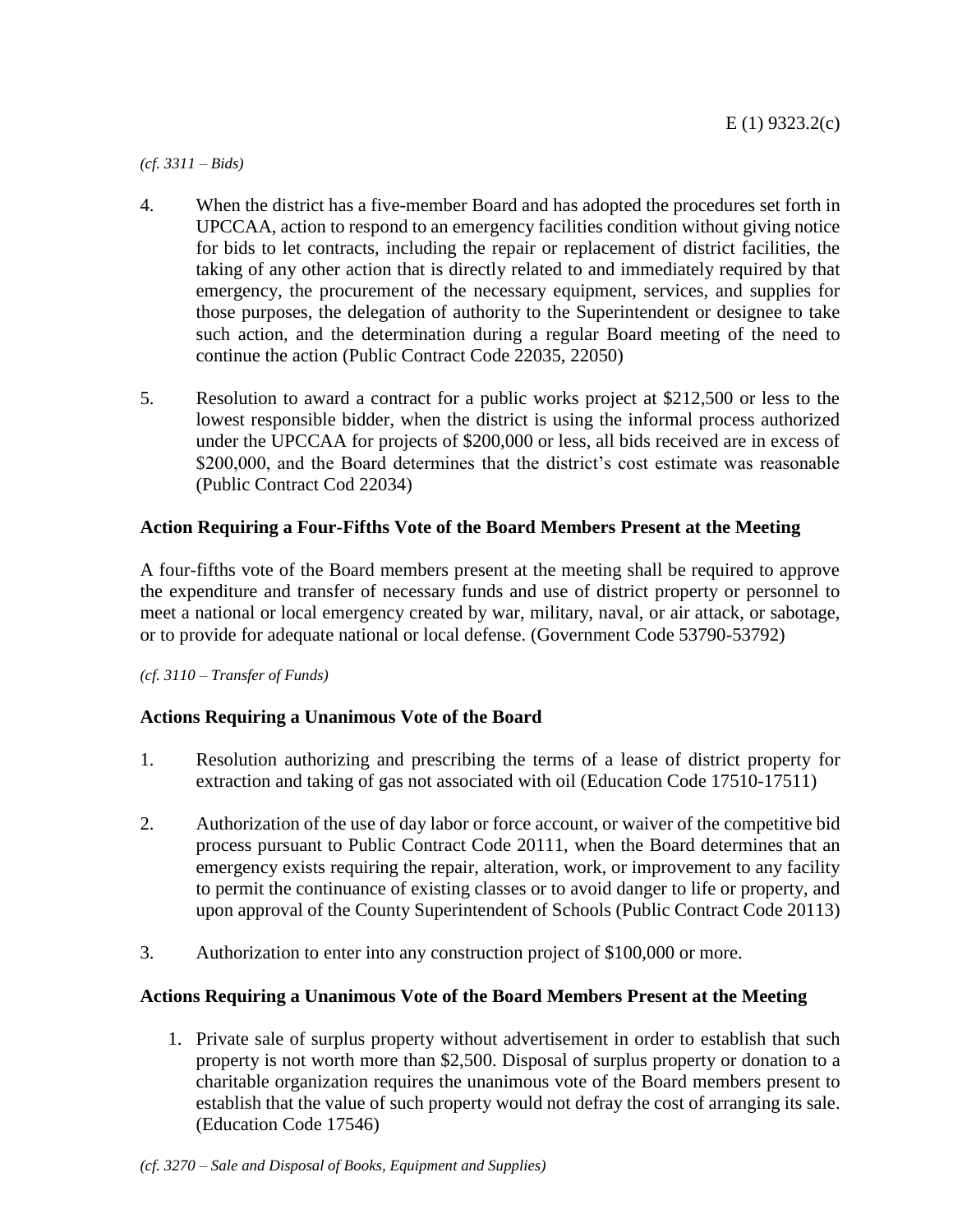**Policy Reference Disclaimer**: These references are not intended to be part of the policy itself, nor do they indicate the basis or authority for the board to enact this policy. Instead, they are provided as additional resources for those interested in the subject matter of the policy.

| <b>State References</b>                 | <b>Description</b>                                                                             |
|-----------------------------------------|------------------------------------------------------------------------------------------------|
| CCP. 1245.240                           | Eminent domain vote requirements                                                               |
| CCP.1245.245                            | Eminent domain, resolution adopting different use                                              |
| CCP.425.16                              | Special motion to strike in connection with public issue                                       |
| Ed. Code 15266                          | School construction bonds                                                                      |
| Ed. Code 17466                          | Declaration of intent to sell or lease real property                                           |
| Ed. Code 17481                          | Lease of property with residence for nondistrict purposes                                      |
| Ed. Code 17510-17512                    | Leasing for production of gas, resolution requiring unanimous vote                             |
| Ed. Code 17546                          | Private sale of personal property                                                              |
| Ed. Code 17556-17561                    | Dedication of real property                                                                    |
| Ed. Code 35140-35149                    | Meetings                                                                                       |
| Ed. Code 35160-35178.4                  | Powers and duties                                                                              |
| Ed. Code 48660-48661                    | Community day schools, establishment and restrictions                                          |
| Gov. Code 53090-53097.5                 | Regulation of local agencies by counties and cities                                            |
| Gov. Code 53724                         | Parcel tax resolution requirements                                                             |
| Gov. Code 53790-53792                   | Exceeding the budget                                                                           |
| Gov. Code 53820-53833                   | Temporary borrowing                                                                            |
| Gov. Code 53850-5385                    | Temporary borrowing                                                                            |
| Gov. Code 53850-53858                   | Temporary borrowing                                                                            |
| Gov. Code 54950-54953                   | The Ralph M. Brown Act                                                                         |
| Gov. Code 54952.6                       | Action taken, definition                                                                       |
| Gov. Code 54953                         | Meetings to be open and public; attendance                                                     |
| Gov. Code 54960-54960.5                 | Actions to prevent violations                                                                  |
| Gov. Code 65352.2                       |                                                                                                |
|                                         | Communicating and coordinating of school sites<br>School district contracts                    |
| Pub. Cont. Code 20111                   |                                                                                                |
| Pub. Cont. Code 20113                   | Emergencies, award of contracts without bids                                                   |
| Pub. Cont. Code 20114                   | Repairs, maintenance, and improvements to district facilities by day labor or<br>force account |
| Pub. Cont. Code 22034                   | Uniform Public Construction Cost Accounting Act informal bidding                               |
|                                         | ordinance                                                                                      |
| Pub. Cont. Code 22035                   | Repair or replacement of facilities in case of emergency                                       |
| Pub. Cont. Code 22050                   | Emergency contracting procedures                                                               |
| Pub. Cont. Code 3400                    | Bid specifications                                                                             |
|                                         |                                                                                                |
| <b>Management Resources References</b>  | <b>Description</b>                                                                             |
| <b>Attorney General Publication</b>     | The Brown Act: Open Meetings for Legislative Bodies, rev. 2003                                 |
| <b>Court Decision</b>                   | Bell v. Vista Unified School District (2002) 82 Cal.App.4th 672                                |
| <b>Court Decision</b>                   | Boyle v. City of Redondo Beach (1999) 70 Cal.App.4th 1109                                      |
| <b>Court Decision</b>                   | Los Angeles Times Communications LLC v. Los Angeles County                                     |
|                                         | Board of Supervisors (2003)                                                                    |
| <b>Court Decision</b>                   | McKee v. Orange Unified School District (2003) 110 Cal.App.4th<br>1310                         |
| <b>CSBA</b> Publication                 | The Brown Act: School Boards and Open Meeting Laws, rev. 2014                                  |
| League of California Cities Publication | Open and Public IV: A Guide to the Ralph M. Brown Act 2 <sup>nd</sup>                          |
|                                         | Edition, rev. July 2010                                                                        |
| Website                                 | <b>Institute for Local Government</b>                                                          |
| Website                                 | California Office of the Attorney General                                                      |
| Website                                 | <b>CSBA</b>                                                                                    |
|                                         |                                                                                                |

### **Cross References Description**

3260 Fees and Charges<br>3270 Sale and Disposal Sale and Disposal of Books, Equipment and Supplies 3280 Sale Or Lease of District-Owned Real Property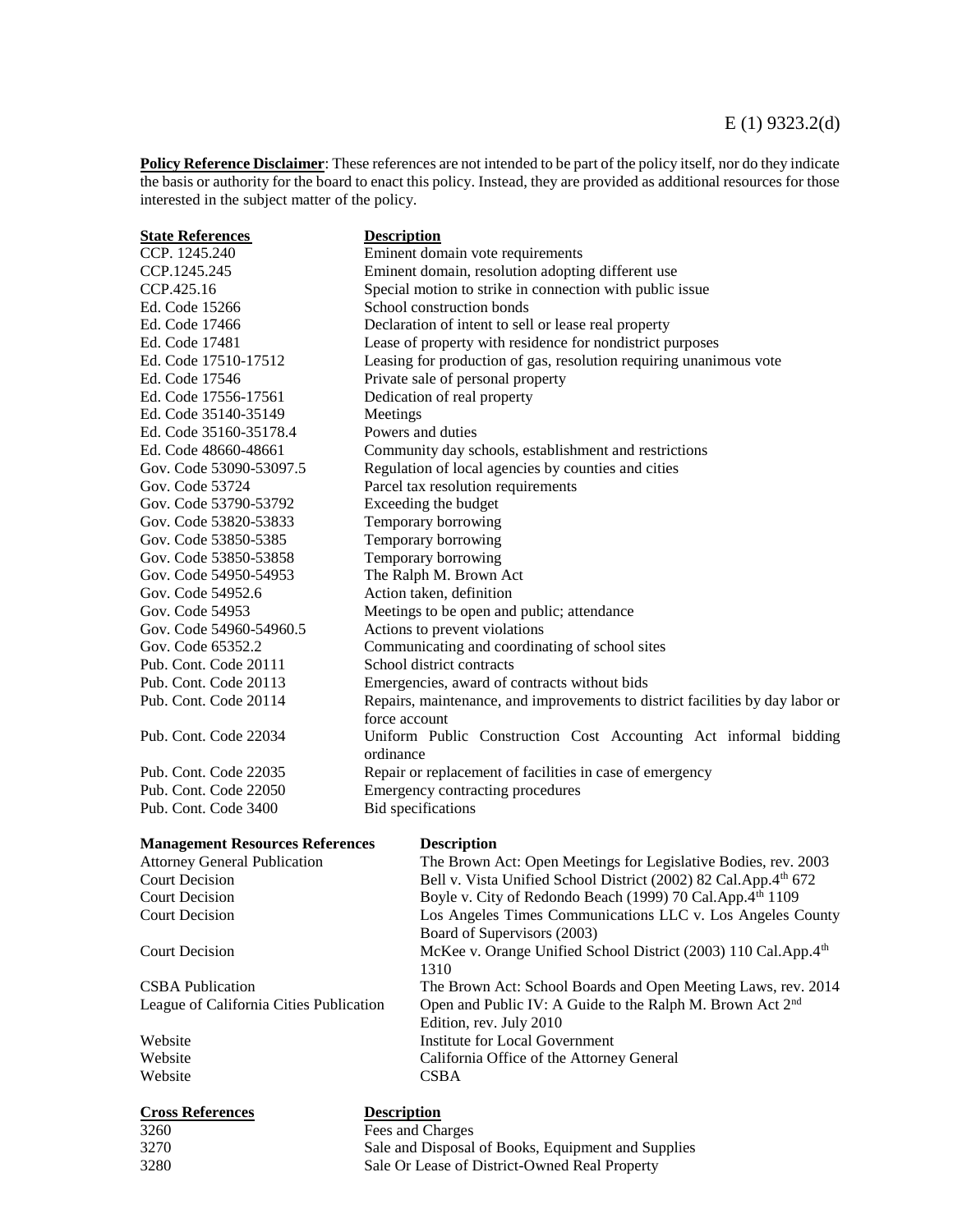# E (1) 9323.2(e)

| 3311   | <b>Bids</b>                                            |
|--------|--------------------------------------------------------|
| 3311.1 | Uniform Public Construction Cost Accounting Procedures |
| 6185   | <b>Community Day School</b>                            |
| 7213   | <b>School Facilities Improvement Districts</b>         |
| 7214   | <b>General Obligation Bonds</b>                        |
| 9000   | Role Of The Board                                      |
| 9005   | Governance Standards                                   |
| 9012   | <b>Board Member Electronic Communications</b>          |
| 9150   | <b>Student Board Members</b>                           |
| 9200   | Limits Of Board Member Authority                       |
| 9223   | <b>Filling Vacancies</b>                               |
| 9310   | <b>Board Policies</b>                                  |
| 9320   | Meetings And Notices                                   |
| 9322   | <b>Agenda/Meeting Materials</b>                        |
| 9323   | Meeting Conduct                                        |
| 9324   | Minutes and Recordings                                 |
|        |                                                        |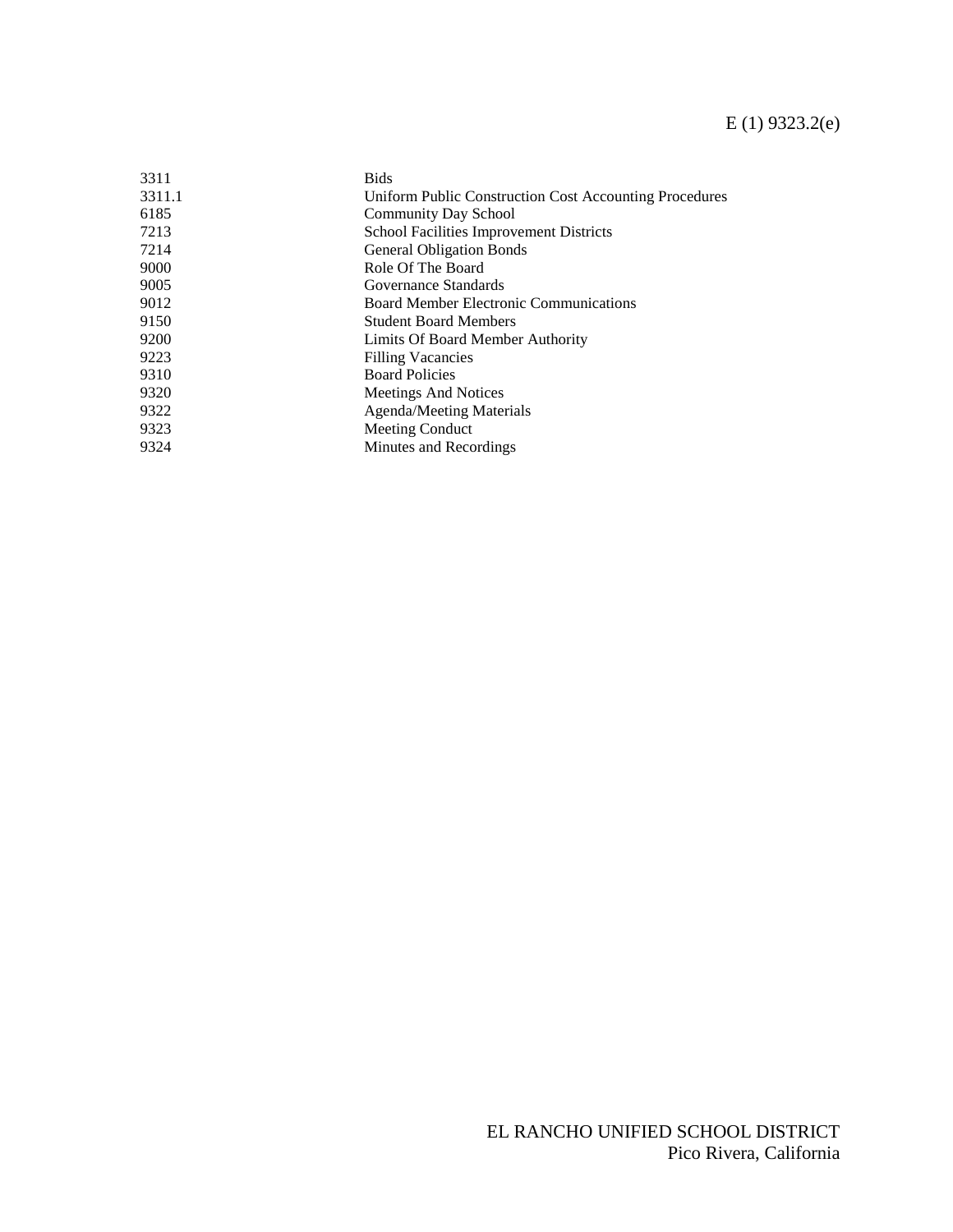# **UNCONDITIONAL COMMITMENT LETTER**

To: (*Name of district attorney or any interested person*)

The Governing Board of the El Rancho Unified School District has received your cease and desist letter dated (*date*) alleging that the following past action taken by the Board violates the Ralph M. Brown Act: (*Describe alleged past action as set forth in the cease and desist letter.)*

In order to avoid unnecessary litigation and without admitting any violation of the Ralph M. Brown Act, the Board hereby unconditionally commits that it will cease, desist from, and not repeat the challenged past action described above. The Board may rescind this commitment only by a majority vote of its membership taken in open session at a regular meeting and noticed on its posted agenda as "Rescission of Brown Act Commitment." You will be provided with written notice, sent by any means or media you provide in response to this message, to whatever address(es) you specify, of any intention to consider rescinding this commitment at least 30 days before any such regular meeting. In the event that this commitment is rescinded, a notice will be delivered to you by the same means as the commitment, or by mail to an address that you have designated in writing, and you will have the right to commence legal action pursuant to Government Code 54960(a).

Sincerely,

*(Name) (Title of Board President or other designee)*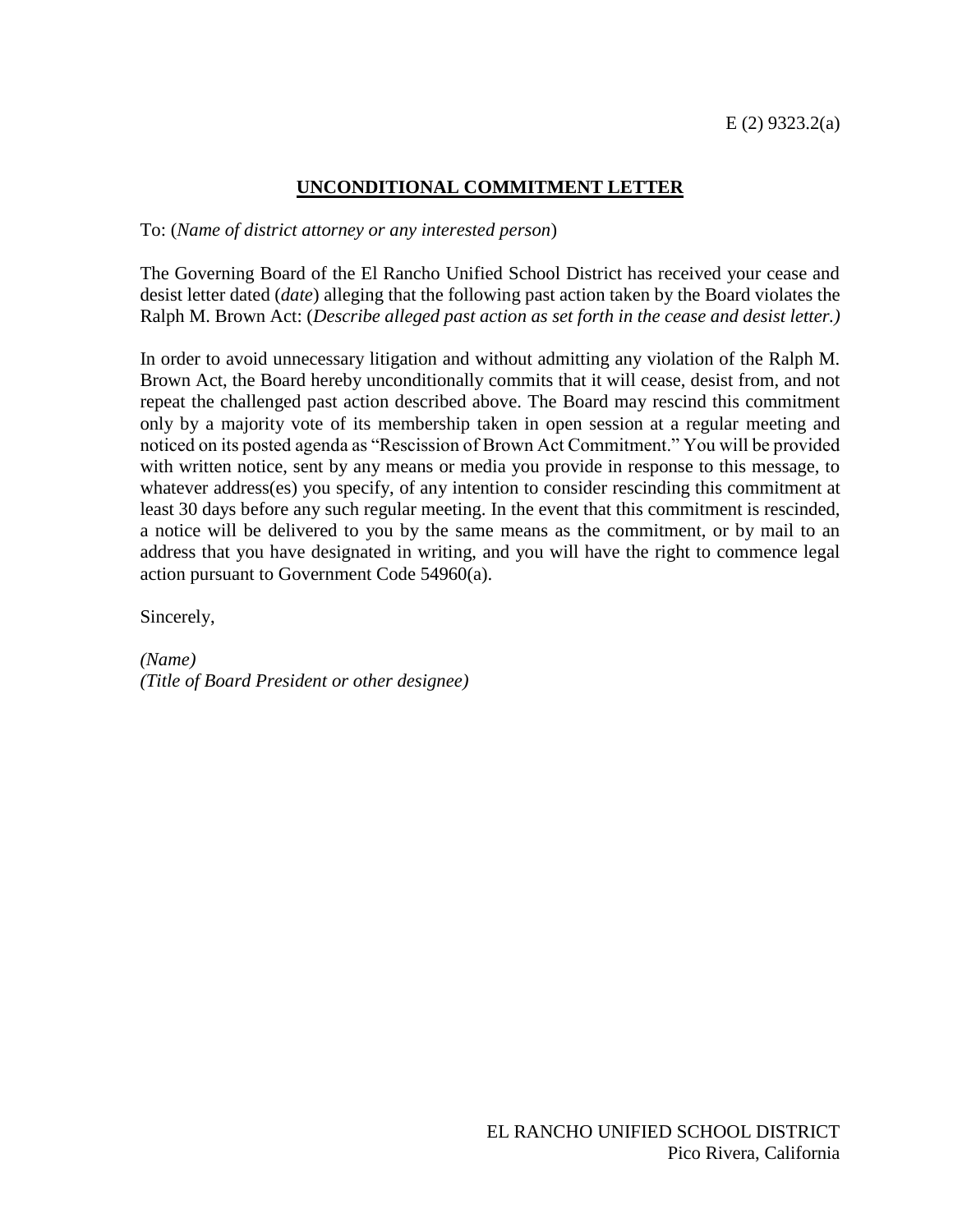**Policy Reference Disclaimer:** These references are not intended to be part of the policy itself, nor do they indicate the basis or authority for the board to enact this policy. Instead, they are provided as additional resources for those interested in the subject matter of the policy.

| <b>State References</b> | <b>Description</b>                                                                             |
|-------------------------|------------------------------------------------------------------------------------------------|
| CCP. 1245.240           | Eminent domain vote requirements                                                               |
| CCP.1245.245            | Eminent domain, resolution adopting different use                                              |
| CCP.425.16              | Special motion to strike in connection with public issue                                       |
| Ed. Code 15266          | School construction bonds                                                                      |
| Ed. Code 17466          | Declaration of intent to sell or lease real property                                           |
| Ed. Code 17481          | Lease of property with residence for nondistrict purposes                                      |
| Ed. Code 17510-17512    | Leasing for production of gas, resolution requiring unanimous vote                             |
| Ed. Code 17546          | Private sale of personal property                                                              |
| Ed. Code 17556-17561    | Dedication of real property                                                                    |
| Ed. Code 35140-35149    | Meetings                                                                                       |
| Ed. Code 35160-35178.4  | Powers and duties                                                                              |
| Ed. Code 48660-48661    | Community day schools, establishment and restrictions                                          |
| Gov. Code 53090-53097.5 | Regulation of local agencies by counties and cities                                            |
| Gov. Code 53724         | Parcel tax resolution requirements                                                             |
| Gov. Code 53790-53792   | Exceeding the budget                                                                           |
| Gov. Code 53820-53833   | Temporary borrowing                                                                            |
| Gov. Code 53850-5385    | Temporary borrowing                                                                            |
| Gov. Code 53850-53858   | Temporary borrowing                                                                            |
| Gov. Code 54950-54953   | The Ralph M. Brown Act                                                                         |
| Gov. Code 54952.6       | Action taken, definition                                                                       |
| Gov. Code 54953         | Meetings to be open and public; attendance                                                     |
| Gov. Code 54960-54960.5 | Actions to prevent violations                                                                  |
| Gov. Code 65352.2       | Communicating and coordinating of school sites                                                 |
| Pub. Cont. Code 20111   | School district contracts                                                                      |
| Pub. Cont. Code 20113   | Emergencies, award of contracts without bids                                                   |
| Pub. Cont. Code 20114   | Repairs, maintenance, and improvements to district facilities by day labor or<br>force account |
| Pub. Cont. Code 22034   | Uniform Public Construction Cost Accounting Act informal bidding<br>ordinance                  |
| Pub. Cont. Code 22035   | Repair or replacement of facilities in case of emergency                                       |
| Pub. Cont. Code 22050   | Emergency contracting procedures                                                               |
| Pub. Cont. Code 3400    | <b>Bid</b> specifications                                                                      |
|                         |                                                                                                |

| <b>Management Resources References</b>  | <b>Description</b>                                                    |
|-----------------------------------------|-----------------------------------------------------------------------|
| <b>Attorney General Publication</b>     | The Brown Act: Open Meetings for Legislative Bodies, rev. 2003        |
| Court Decision                          | Bell v. Vista Unified School District (2002) 82 Cal.App.4th 672       |
| Court Decision                          | Boyle v. City of Redondo Beach (1999) 70 Cal.App.4th 1109             |
| <b>Court Decision</b>                   | Los Angeles Times Communications LLC v. Los Angeles County            |
|                                         | Board of Supervisors (2003)                                           |
| Court Decision                          | McKee v. Orange Unified School District (2003) 110 Cal.App.4th        |
|                                         | 1310                                                                  |
| <b>CSBA</b> Publication                 | The Brown Act: School Boards and Open Meeting Laws, rev. 2014         |
| League of California Cities Publication | Open and Public IV: A Guide to the Ralph M. Brown Act 2 <sup>nd</sup> |
|                                         | Edition, rev. July 2010                                               |
| Website                                 | Institute for Local Government                                        |
| Website                                 | California Office of the Attorney General                             |
| Website                                 | <b>CSBA</b>                                                           |
|                                         |                                                                       |